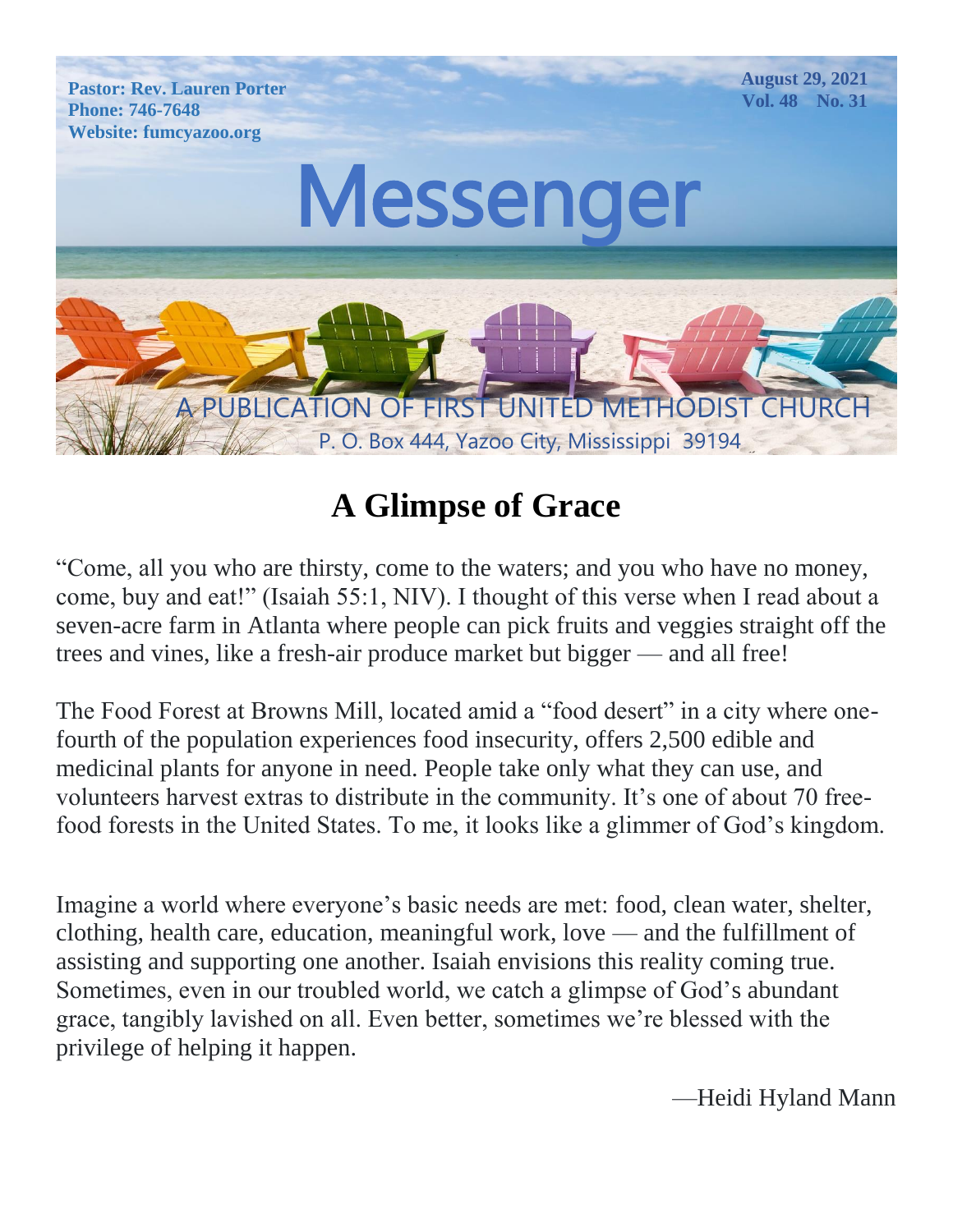

Parties and Property **MONDAY, AUGUST 30** 9-12 noon Methodist Market **SUNDAY, AUGUST 29** 9:00 a.m. Come AZ U R Service 9:50 a.m. Sunday School 11:00 a.m. Traditional Worship Service 11:00 a.m. Live Stream Worship 6:00 p.m. Staff Parish meeting **WEDNESDAY, SEPTEMBER 1** 5:00 p.m. Children's Choir 5:45 p.m. Planet 456 & Children's Bible Study 6:00 p.m. Chancel Choir 6:00 p.m. Youth 6:15 p.m. Snack Supper **SATURDAY, SEPTEMBER 4** 9-12 noon Methodist Market

# *BIRTHDAYS & ANNIVERSARIES*

29. Reese Ragland 2. Pat Davis Laura Williams \* \* \* \* \* \* \*

31. Mr. & Mrs. Max Sanders

2. Mr. & Mrs. Jim Roberts



#### *Larry Dean Adams*

M/M Jim Oakes Allison Sutterfield Dr. & Mrs. Charles Wingard Frank M. Patty M/M Mike Langley Frances Pierce



*Bro. Lauren's Bible Study*

Starts Sunday, September 12<sup>th</sup> and Wednesday, September  $15<sup>th</sup>$  at 6:00 pm.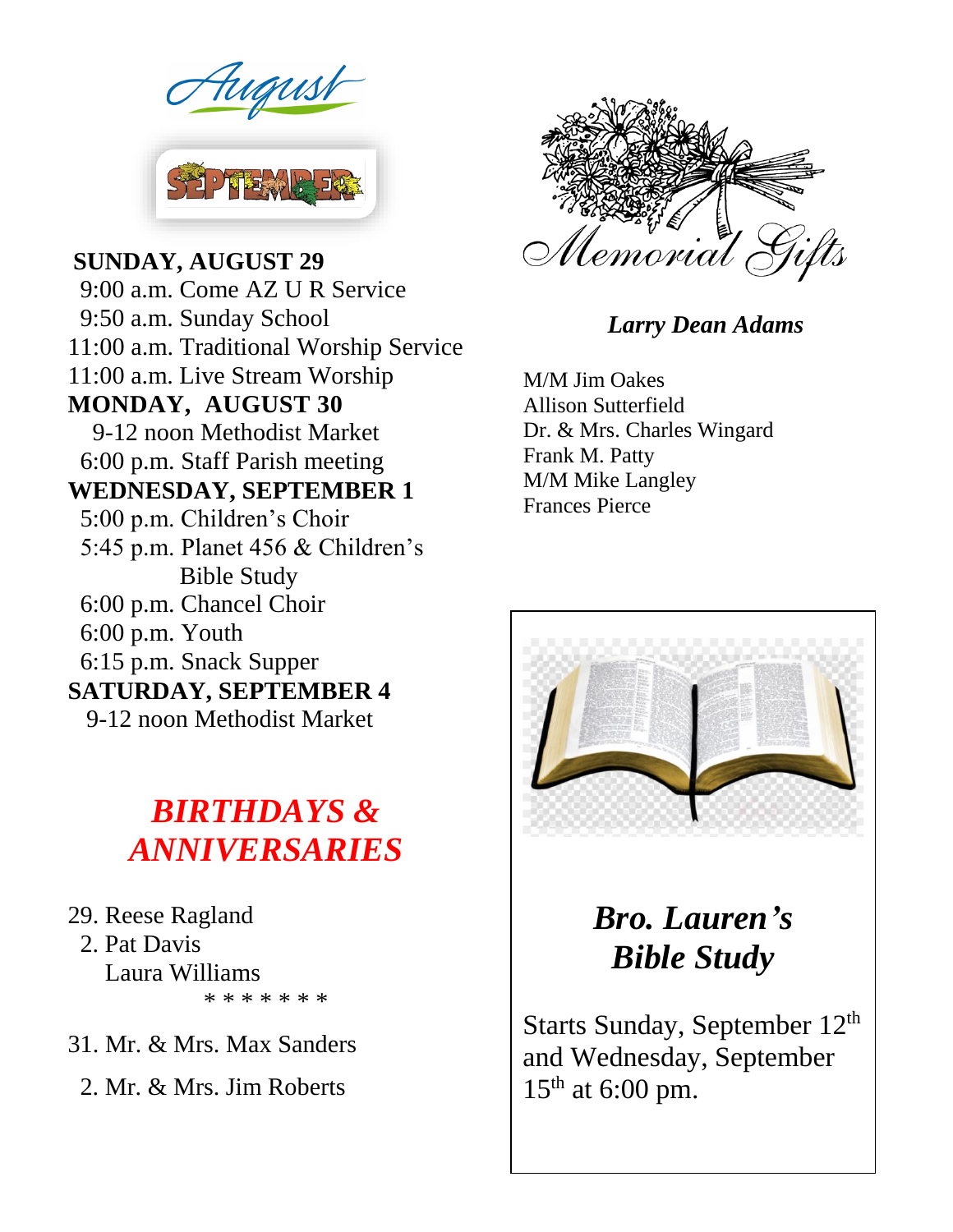



 "Now I know that you really are a man of God," the woman said to Elijah, "and that the Lord's word is truly in your mouth."

1 Kings 17:24

This Sunday we will conclude with our lessons about Elijah and Elisha. In this week's story, Elisha helps a man by the name of

Naaman. However, Naaman was angry with how Elisha tried to help him. We will talk about Naaman's anger during our lesson on Sunday.

# **W.O.W. WEDNESDAY CHILDREN'S MINISTRY**

On September 1, our Children's Bible Study will begin a 12 week series entitled *Toy Story Bible Stories.* This series is based off Andy's toys in the Toy Story movie collection. Our first toy will be the cowboy and our lesson will be on David and Goliath.

#### **W.O.W. WEDNESDAY SCHEDULE**

5:00 p.m. – Choir 5:45 p.m. – Game & Bible Study (by ages 4k-3 rd & Planet 456) 6:15 p.m. – Supper 6:30 p.m. – Dismiss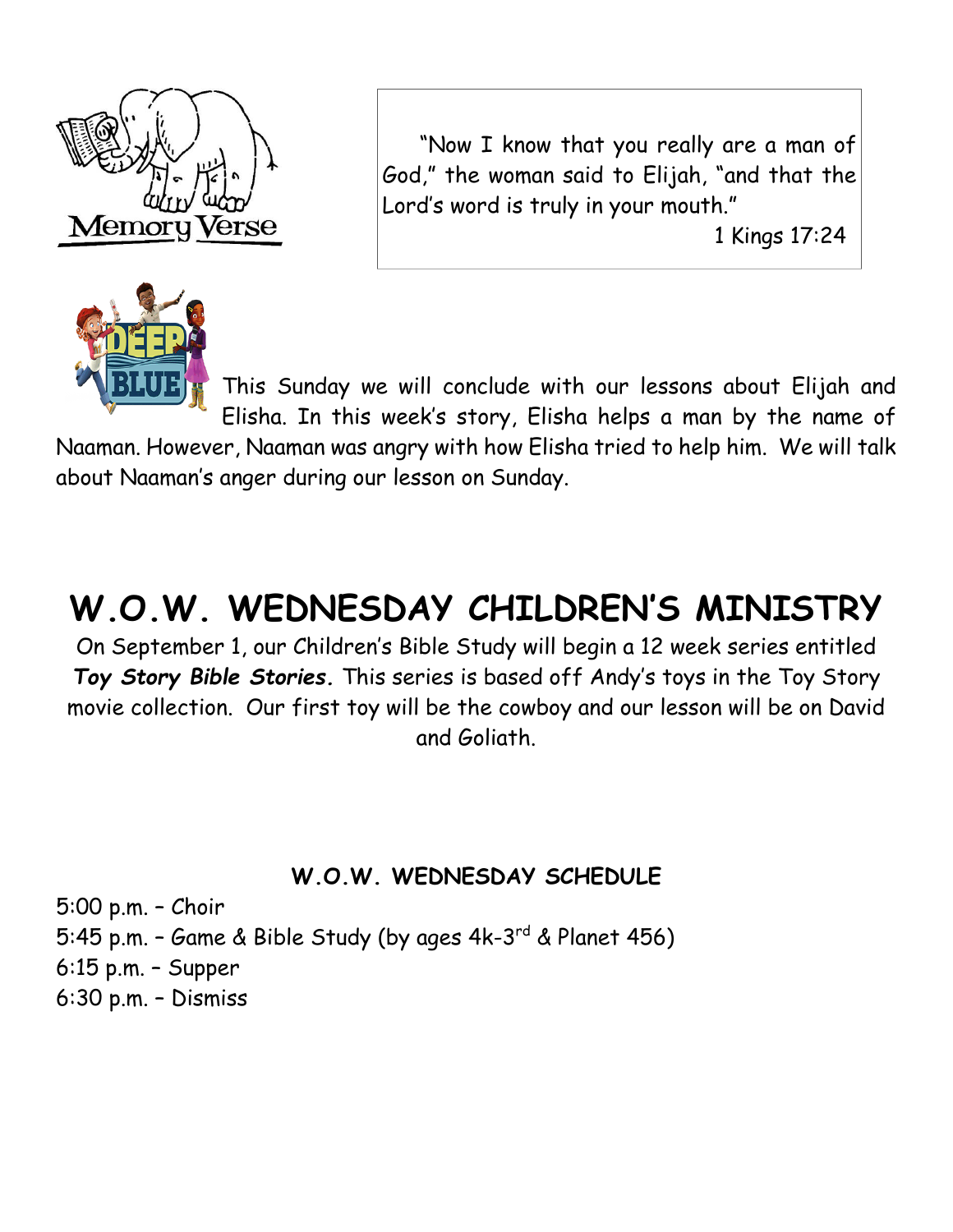Solid Eround

## **Youth Sunday School**

 This Sunday we will talk about everything that we have covered during the past month in Sunday School. Everyone has different ways in which they worship. It is very important that we spend time with God and give Him worship and praise.

## **Sunday & Wednesday Night Group**

For the past few meetings, we have been discussing sin and how quickly good things in our lives can take our focus off of our relationship with God. We can make everyday things and activities become our idols. This week we will wrap up with a discussion about money and happiness.

Beginning in September we will start a new series called *Credit Card Faith.*

Wednesday Night Group will meet every Wednesday night from 6:00 p.m.  $-7:00$  p.m.

Sunday Night Group will begin to meet on Sundays at 6:00 p.m.